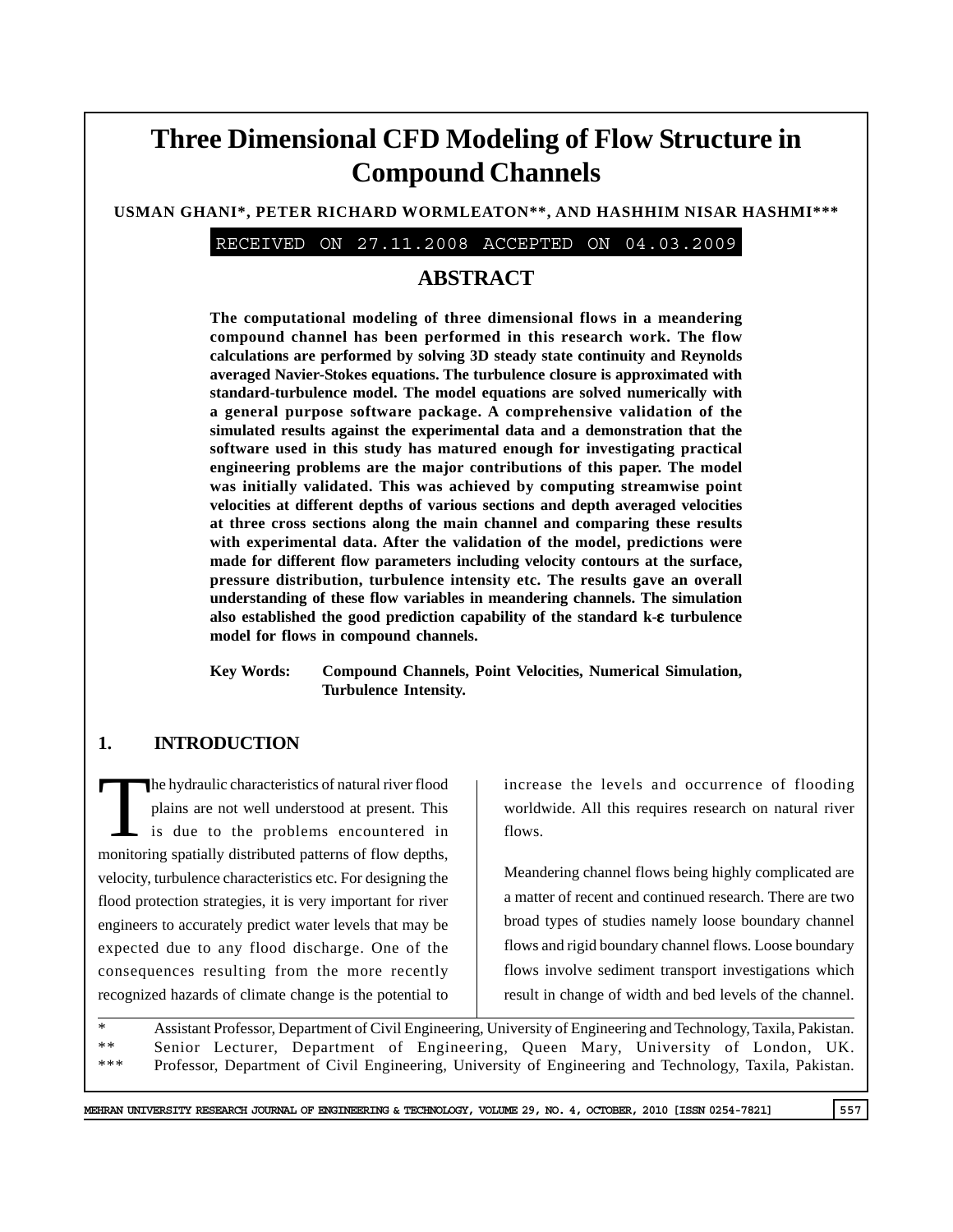The present study deals with investigations of rigid boundary meandering flows without any change in width and slope. A lot of early work on two stage channels has focused on straight main channels with parallel floodplains. A number of straight channel experiments with overbank flows were carried out in the past which were summarised at a later stage [1]. These straight channel overbank flow experiments observed zones of high shear stress in the region of interface between relatively fast moving inner channel flow and the slower moving floodplain flow. These shear zones create turbulent energy losses which result in reduction of the conveyance of the channel. Some researchers used photographic method in order to observe a bank of vertical vortices generated in the interface region between the fast flowing main channel and slower moving floodplain. The magnitude of this interaction and its effect upon flows has been the subject of much research in recent years. However, until recently, considerably less research has been conducted on meandering overbank channels. In case of straight channels with overbank flows, turbulent anisotropy generated from boundary resistance drives secondary circulation and this dominates at the main channel/floodplain interface. But for meandering compound channels the situation is different. Here, the flow mechanisms developed due to shear between main channel and floodplain are completely different from that of a straight channel. It depends not only on sinuosity of the main channel but also on the fact that main channel and floodplains are not parallel to each other. Inbank flows in meandering channels are characterized by circulation cells generated by pressure variation due to centrifugal forces around the meander bend. This circulation cell dies out and then re-establishes itself in the opposite direction while moving from one meander apex to the next. For overbank flows there are two forces contributing to secondary flows. One is the pressure driven force and the other one is the shear driven. The shear driven forces are due to

shear at floodplain/main channel interaction. This force develops at the cross overs. The shear driven circulation reverses in direction from one apex to the other and thus becomes opposite to centrifugal force based secondary flows [2-3]. This has been shown in Fig. 1. Thus for meandering channels the flow behaviour is mainly controlled by these centrifugal and shear driven cells while anisotropic turbulence is relatively weak.

In past a lot of experimental research has been done on compound channel flows but relatively less usage has been made of numerical techniques. But after the development of powerful computers and sophisticated CFD (Computational Fluid Dynamics) techniques, much research is now being conducted using these techniques in different research areas. This is not only due to economy and less time consumption of CFD methodology but also due to the fact that through CFD one can cover those aspects of flow behaviour which are very difficult to observe through experimentation. A number of CFD packages (Fluent, CFX, Star-CD etc) are now available and are also being used for research in water flows. In recent past, a good number of researchers have used these software packages for prediction of different aspects of 3D flow fields [4-8]. They detected that flow features in compound channels are dependent on topography of the channel, its sinuosity, surface roughness etc. However how actually the flow behaviour changes is still an unresolved phenomenon and attempts are on to handle this problem These researchers attempted to predict the flow behaviour using different numerical models as it is difficult to capture all flow features experimentally but still a lot of work is to be done. This is due to various problems which are encountered in numerical modelling such as grid generation, choice of turbulence model, discretizing scheme, specifying the boundary and initial conditions etc.

In this work, an attempt has been made to improve the understanding of 3D flows in meandering channels. For this purpose, a 3D numerical code FLUENT has been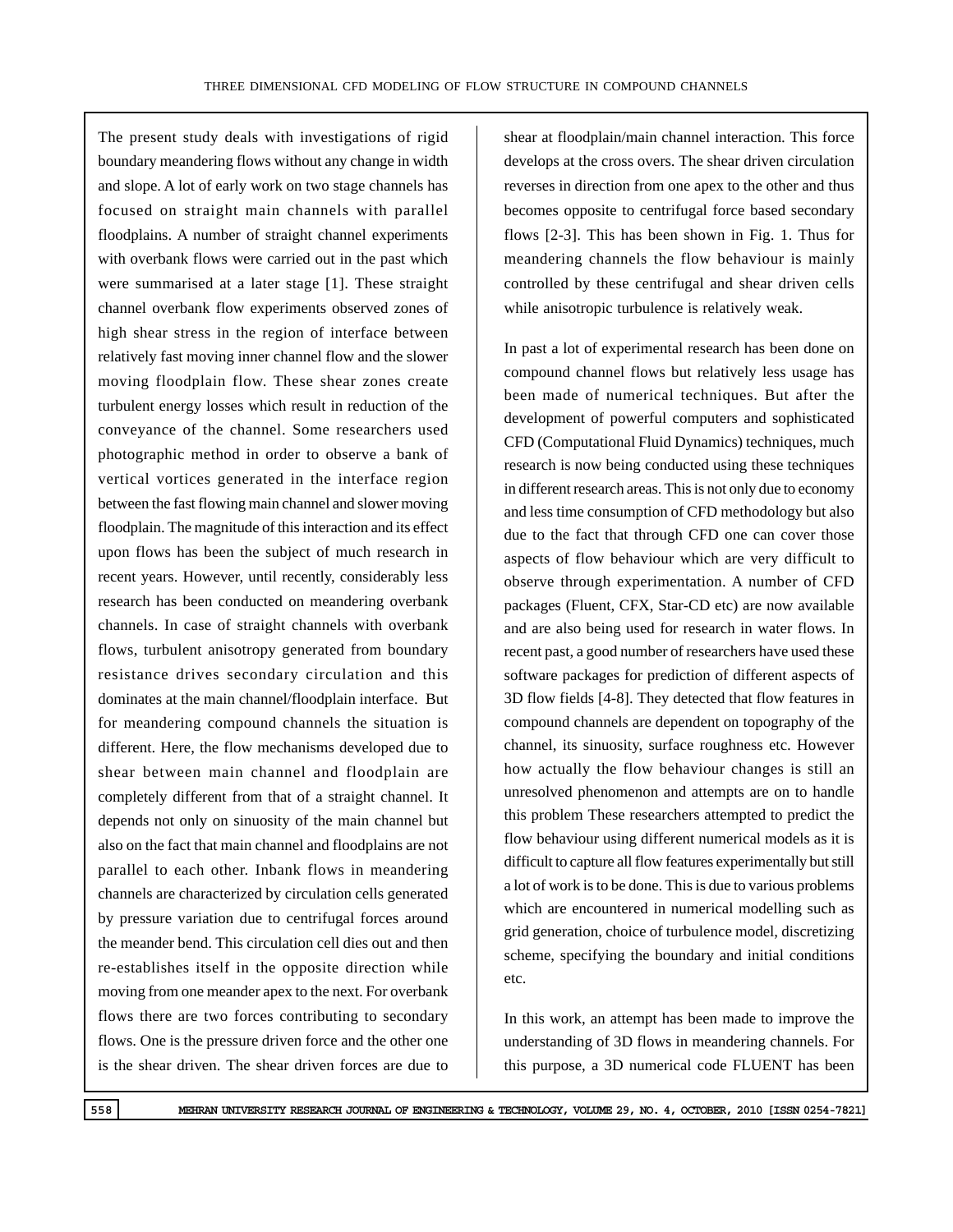tested for its suitability for simulation of flood flows. Initially, the closure problem of governing equations was handled. There is no universal closure model which is acceptable for all flow problems. Every one has its own advantages and disadvantages. Therefore, one has to attempt different models and then to choose the one producing best results. The models tested here were standard k-ε, RNG k-ε and kω. These were used for their capability in the simulating point velocities at section E. The one with best out put (standard k-ε in this case) was then used for all simulation works. It was used for prediction of resultant velocity contours on free surface, pressure, turbulence intensity and secondary flow velocities at different sections along the meander wavelength.

#### **2. GOVERNING EQUATIONS**

FLUENT solves three dimensional Reynolds-averaged continuity and Navier-Stokes equations. The case considered here is steady state incompressible flow. In Cartesian coordinates these equations are:

Continuity equation

$$
\frac{\partial U_i}{\partial x_i} = 0 \tag{1}
$$

Momentum equation

$$
U_j \frac{\partial}{\partial x_j} (U_i) = \frac{v}{\rho} \frac{\partial}{\partial x_j} \left( \frac{\partial U_i}{\partial x_j} + \frac{\partial U_j}{\partial x_i} \right) - \frac{1}{\rho} \frac{\partial P}{\partial x_i} + F_i + \left( - \overline{u_i u_j} \right) \tag{2}
$$

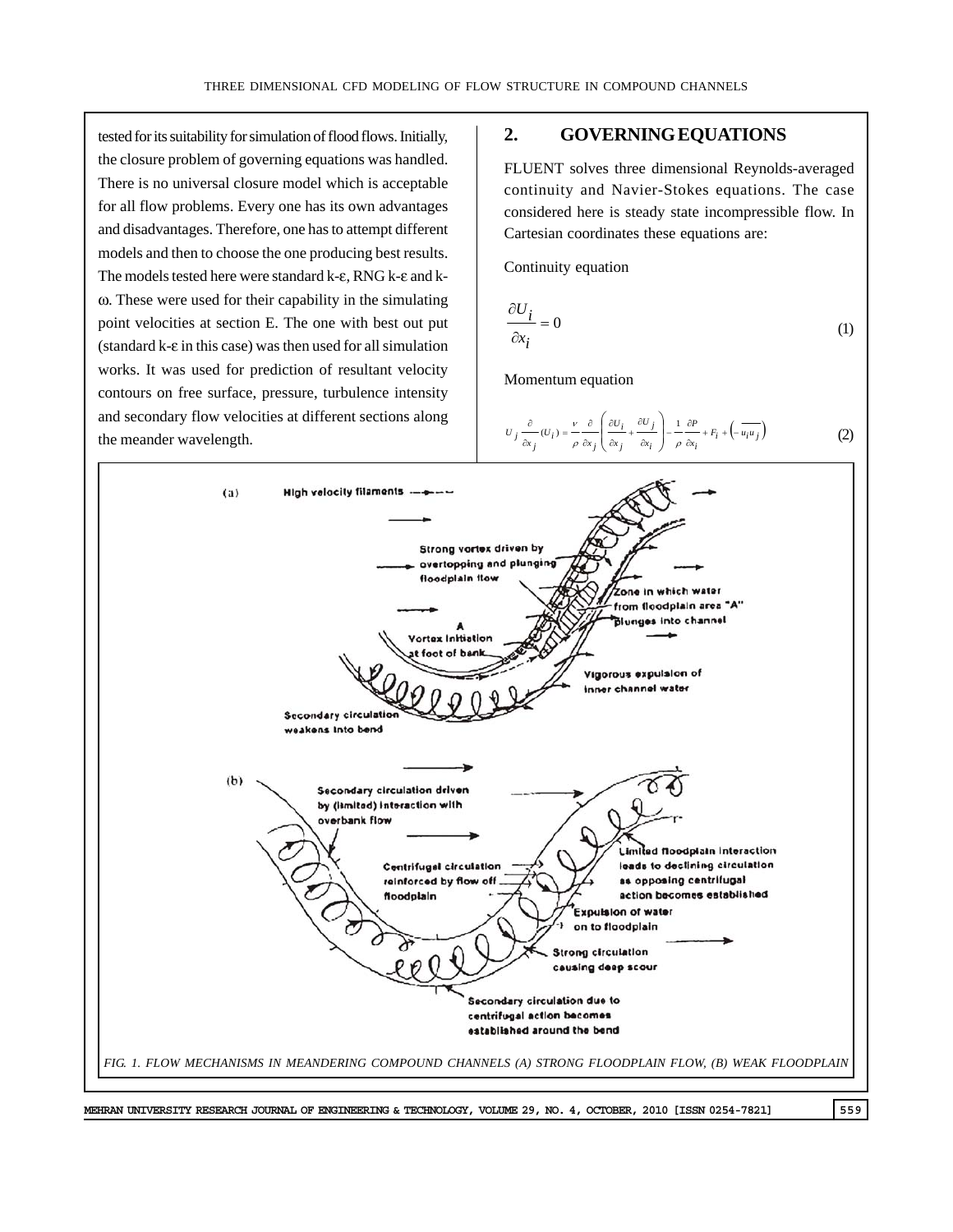Where P is the pressure,  $v$  and  $\rho$  are the kinematic viscosity and density of the water, U is the time-averaged velocity component in  $x_i$  direction,  $F_i$  denotes external force, and  $u_i u_i$  are the Reynolds stresses which result from the decomposition of instantaneous velocities into their mean and fluctuating components. The Reynolds stresses are expressed as:

$$
-\overline{u_i u_j} = v_t \left( \frac{\partial U_i}{\partial U_j} + \frac{\partial U_j}{\partial U_i} \right) - \frac{2}{3} k \delta_{ij}
$$
 (3)

Where  $v_t$  is the eddy viscosity, k is the turbulent kinetic energy,  $\delta_{ii}$  is the Kronecker delta function. The turbulent or eddy viscosity is expressed in terms of turbulent kinetic energy k and its dissipation rate ε using Kolmogorov-Prandtl expression as:

$$
v_t = c_\mu \frac{k^2}{\varepsilon} \tag{4}
$$

Where  $c_{\mu}$  is a constant. The turbulent kinetic energy k and its dissipation rate ε are determined using transport equations (If we try to use Reynolds stress model, it will need more simulation time and powerful computer capability because Reynolds stress model solves seven extra equations instead of two equation k-ε model and this will require extensive computational effort and time).

$$
U_i \frac{\partial k}{\partial x_i} = \frac{\partial}{\partial x_i} \left( \frac{v_t}{\sigma_k} \frac{\partial k}{\partial x_i} \right) + P_k - \varepsilon
$$
 (5)

$$
U_i \frac{\partial \varepsilon}{\partial x_i} = \frac{\partial}{\partial x_i} \left( \frac{v_t}{\sigma_{\varepsilon}} \frac{\partial \varepsilon}{\partial x_i} \right) + \frac{\varepsilon}{k} \left( c_{1\varepsilon} P_k - c_{2\varepsilon} \varepsilon \right)
$$
(6)

where  $\sigma_{k}$ ,  $\sigma_{e}$ ,  $c_{1e}$ ,  $c_{2e}$  are empirical constants and  $P_{k}$  is the result of turbulent kinetic energy and is expressed as:

$$
P_k = v_t \left( \frac{\partial U_i}{\partial x_j} + \frac{\partial U_j}{\partial x_i} \right) \frac{\partial U_i}{\partial x_j}
$$

In these equations  $c_{\mu}, \sigma_{k}, \sigma_{\varepsilon}, c_{1\varepsilon}, c_{2\varepsilon}$  are empirical constants. They have their universal constant values which have been derived on the basis of high quality data. Their values vary from one turbulence model to another. For any particular turbulence model, the values of these constants remain same for all simulation purposes. For standard k-ε, their values are as:

 $c_{\mu} = 0.09$ ,  $\varepsilon_{k} = 1.0$ ,  $\sigma_{\varepsilon} = 1.3$ ,  $c_{1\varepsilon} = 1.44$ ,  $c_{2\varepsilon} = 1.92$ 

#### **3. EXPERIMENTAL DATA**

`The experimental results used in this work were obtained from Martin Marriott's experiments at the University of Hertford [9]. The planform consisted of a meandering rectangular main channel made up of centre line circular arcs with a radius of 500 mm and included angle of 140 degrees joined tangentially at the cross over points. The resulting sinuosity was 1.3. The floodplain and meander belt width were 1.23and 1.158m respectively. The depth of the main channel was 115mm. The overbank flow depth (depth of floodplain) was 41mm. Thus the total depth of the water became 156 mm. The point velocities were taken at depths of 20, 80 and 140mm above the main channel bed. These measurements were made at nine cross stream locations 50 mm apart from each other. The data was collected at five cross sections i.e. D, R, E, U and F. The plan view of channel geometry and floodplains is shown in Fig. 2(a). The cross sectional dimensions at the apex E alongwith locations of measured point velocities have been shown in Fig. 2(b). The same cross section exists throughout the main channel. The planform is comprised of three meander wavelengths, however only two out of these three wavelengths have been shown.

The inflow for the experiment was set at 49.7 litre/sec. The slope of the floodplain was 0.00175 and bed roughness was 0.0102.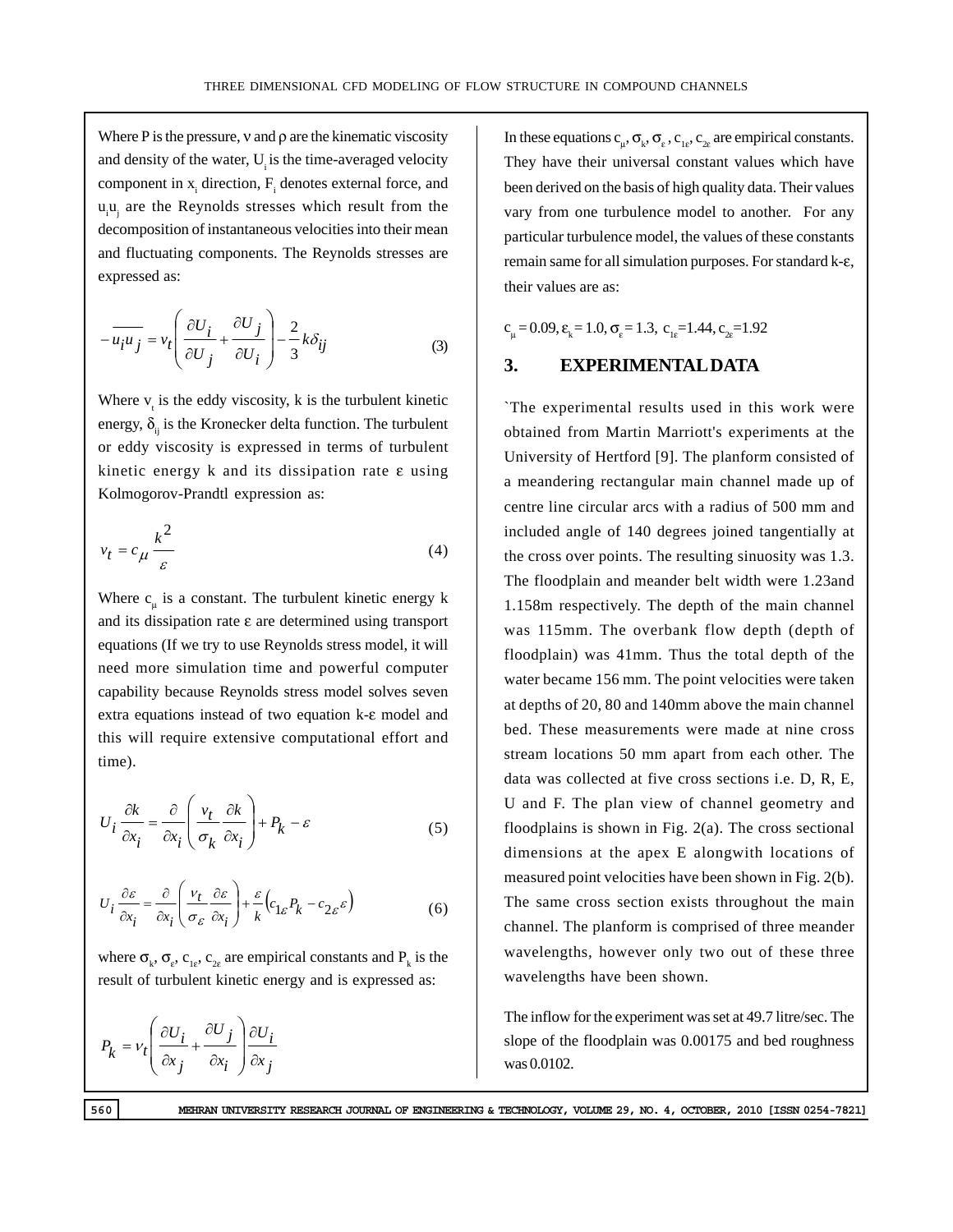## **4. BOUNDARY CONDITIONS**

Four different types of boundary conditions were considered in this study. These are (i) inlet, (ii) outlet, (iii) water surface, and (iv) walls of the geometry

## **4.1 Inlet**

The velocity distribution at the upstream cross section was taken as inlet boundary condition. At the inlet, turbulence properties i.e. k (turbulence kinetic energy) and (turbulence dissipation rate) must be specified. These were calculated as [11]:

 $k = (IU)^2$ *<sup>k</sup>*3/2

$$
\varepsilon = \frac{N}{l}
$$

Where I is the turbulence intensity and U is the mean value of streamwise velocity. l is the turbulence length scale

# **4.2 Outlet**

At the outlet, the pressure condition was given as the boundary condition and pressure was fixed at zero.

## **4.3 Channel and Floodplain Boundaries**

A no-slip boundary condition was considered at the walls. This means the velocity components should be zero at the walls. The standard wall-function which uses log-law of the wall to compute the wall shear stress was used [12].

# **4.4 Free Surface**

The simplest way to deal with a free surface is through a rigid lid assumption. In it, the model is superimposed by

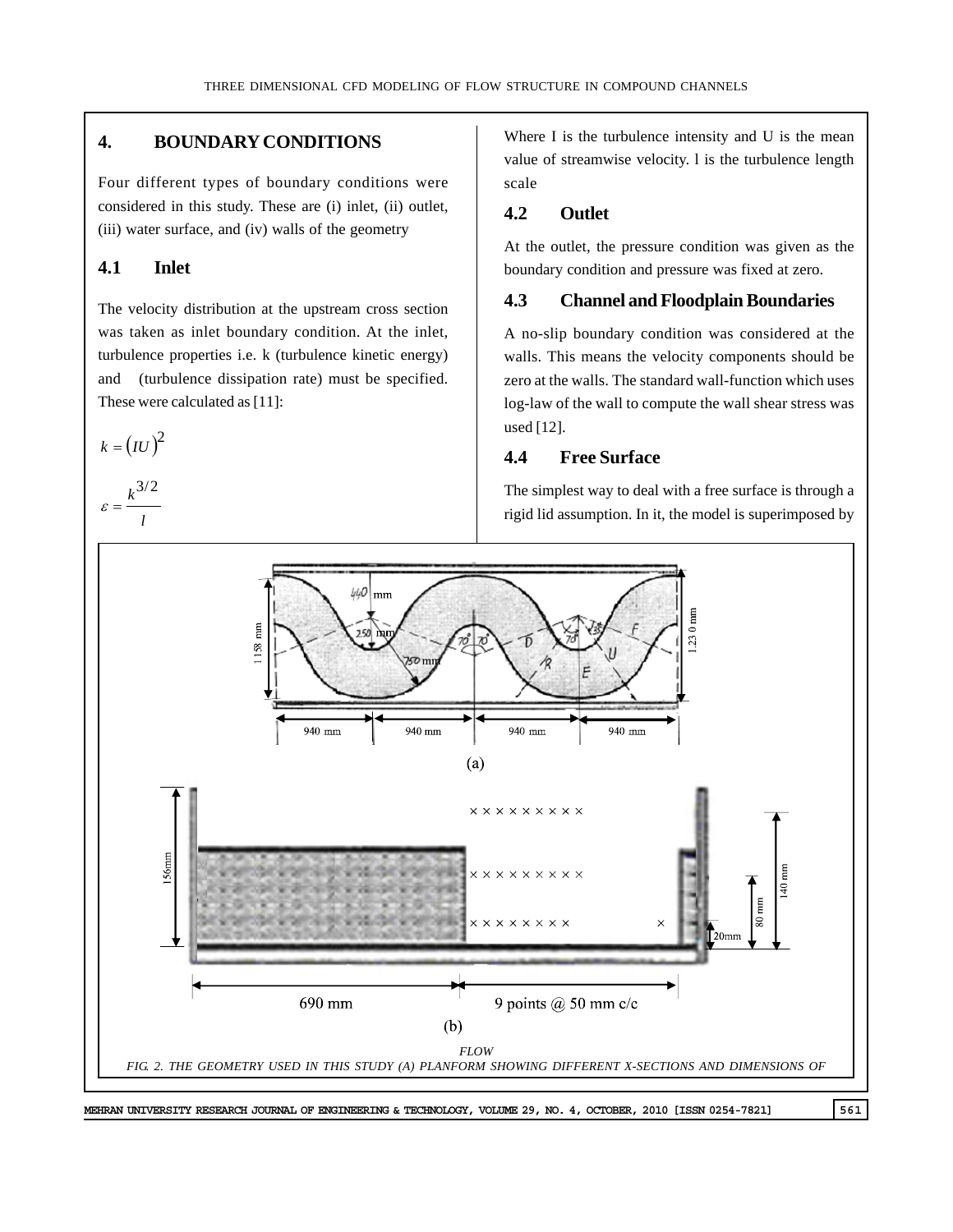the slope computed from the measured water surface elevations along the channel. The water surface was defined as a plane of symmetry which means that the normal velocity and normal gradients of all variables are zero at this plane of symmetry.

## **5. FULLY DEVELOPED FLOW**

It was ensured that the flow was fully developed and the simulated results in the test section were independent of the inlet conditions. For this purpose, the model should give results which are a mirror image in the y-direction at x-sections one half of a wavelength apart. This was checked by calculating the correlation coefficient between different components of the velocities i.e. x, y and z velocity components at different sections and their reflected partner one half wavelength away. If the correlation coefficient is one, it means the flow is uniform. These coefficients are equal to one in case of y velocity component whereas for x and z velocity components they are around 0.96 and 0.94 respectively. These correlation coefficients for x, y, and z velocities between different sections along the meander wavelength is shown for different as shown in Fig. 3.

# **6. GRID FORMATION**

The GAMBIT software was used to create and mesh the geometry [13]. The geometry formation started first by making edges, then connecting edges to form faces. At the end the volumes were created by stitching six faces. The entire geometry was comprised of four volumes, two floodplains (one on each side of the main channel), third one was the part of the main channel below floodplain and fourth one was the upper part of the main channel within the floodplain. An unstructured mesh was used to discretize the geometry for simulation. This mesh was comprised of Tet/hybrid elements. A Tet/hybrid mesh consists primarily of tetrahedral elements but may include hexahedral, pyramidal and wedge elements where required. Once the grid size decided, it was used for further simulation and prediction. The grid used was made gradually finer as we moved towards the main channel. This was done to capture sharp velocity gradients in these regions. The mesh was coarsest at floodplain edges and then made gradually finer while moving towards the main channel with 201 nodes on the main channel. The final mesh used had the following node numbers 201x15x10 in the main channel. The mesh size used in the floodplains was 36x15x6.

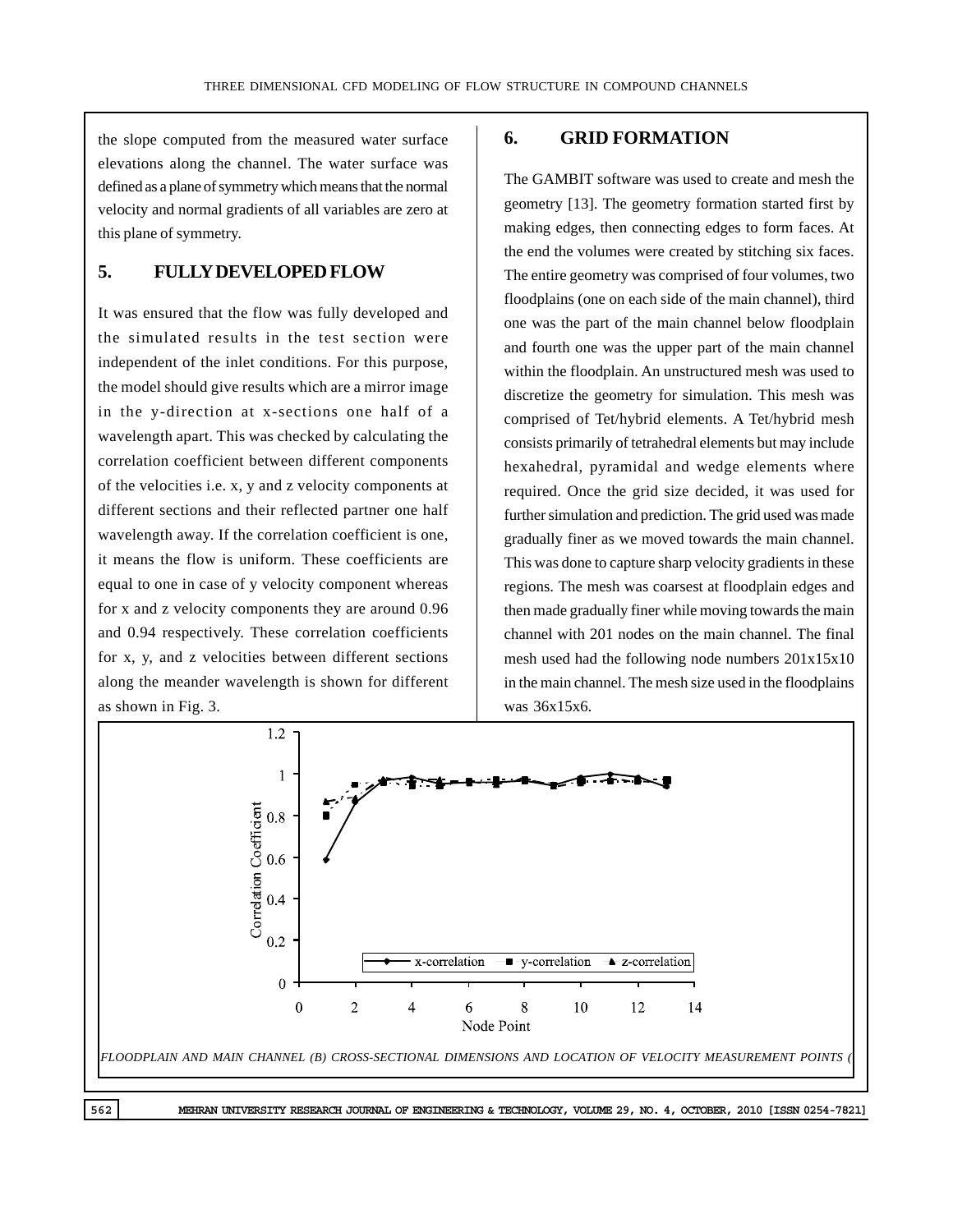For checking the grid dependency the number of nodes were doubled in all three directions i.e. x, y, and z turn by turn. The absolute mean differences were calculated for the component velocities in these directions. The largest difference which occurred in any velocity component by doubling the node numbers was small enough that for all practical purposes the results could be termed as grid independent. A post processing check on mesh quality based on assessing the skewness of the generated cells indicated that the mesh is of high quality and would not compromise solution stability. The mesh used for simulation is shown in Fig. 4.

## **7. NUMERICAL SOLUTION**

FLUENT is a control volume based software package [14]. It converts partial differential conservative equations to algebraic equations which can be solved simultaneously. In this research work, a staggered grid was used to define the discrete control volumes. The set of simultaneous equations was solved using explicit iterative scheme. For pressure-velocity coupling, SIMPLE algorithm was used. The derivatives of different variables were obtained using first order upwind scheme. A commonly used procedure to identify a converged solution is to use a residual definition. This definition implies that convergence is reached when the normalized changes in variables between successive iterations are equal to or less than a certain limit. In this case the limits

were set as  $1x10^{-6}$ . The calculation was initiated using the default under-relaxation coefficients provided in the Fluent 6.3.

#### **8. MODEL VALIDATION**

Before making any predictions, the model was validated for its accuracy. Model validation involves: (a) mathematical model validation making checks on mass conservation and solution convergence, (b) ensuring grid independence of the simulated results, (c) comparison of the modelled results with the observed ones.

The grid independence has been discussed in section 5 where it was established that the grid chosen was the coarsest one for which results did not differ appreciably from solutions of the finer grids. For making a comparison between simulated and observed results, point velocities were collected in the experiment over five x-sections D, R, E, U and F at locations shown in Fig. 2(b). The model output was sampled at the grid cells equivalent to these measurement locations. The correlation between observed and simulated stream wise velocities (u-velocity component) was made as shown in Fig. 5. Primary DAV (Depth Averaged Velocities) at different x-sections R, E and U were calculated from observed point velocities and compared with modelled results as shown in Fig. 6. The correlation coefficients for stream wise velocities ranged between 0.92-0.947 which is acceptable. Depth averaged

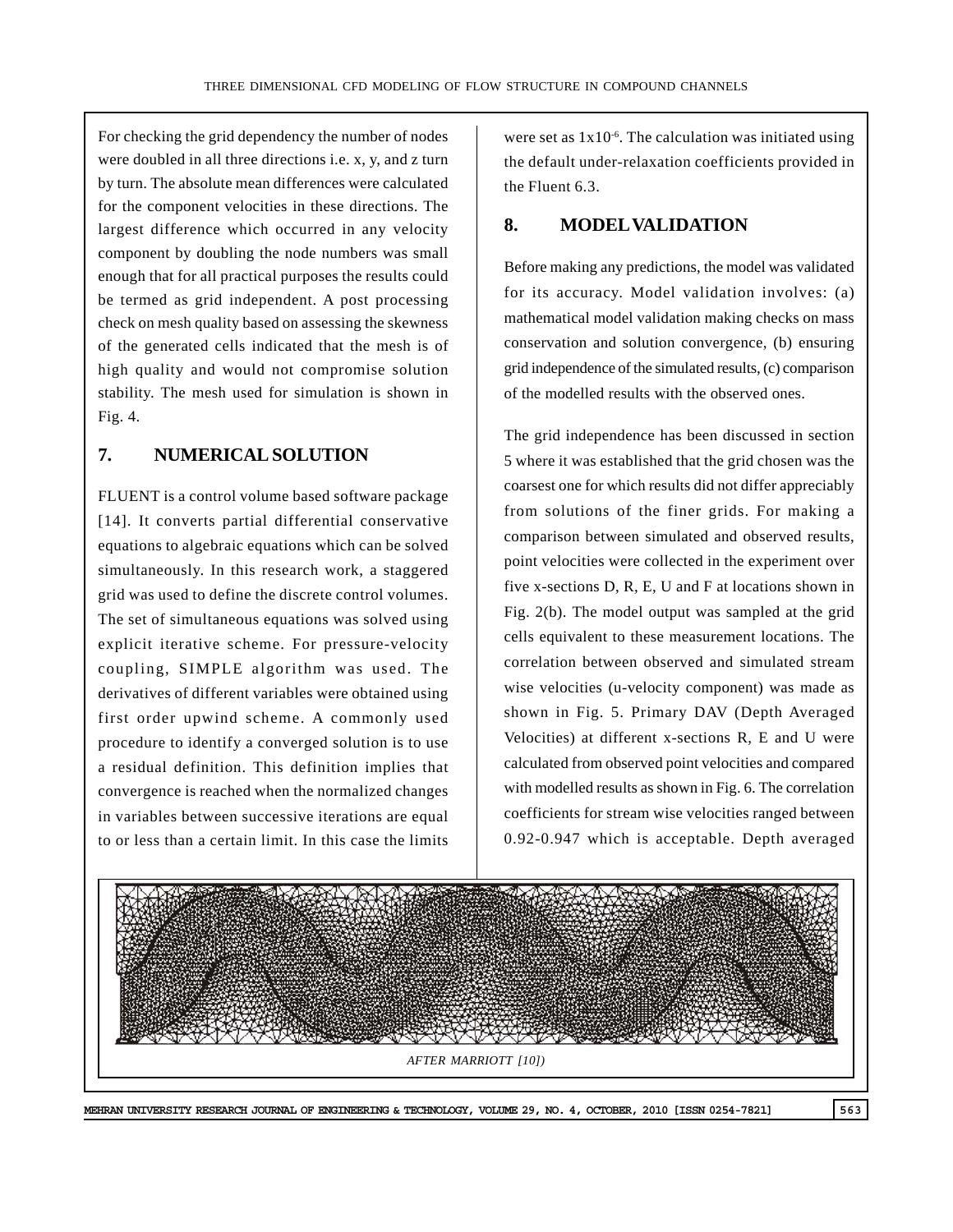velocities also showed good agreement between simulated and observed ones. This establishes the model ability to predict flows in compound channels.

## **9. NUMERICAL PREDICTIONS**

Once the ability of the model to reproduce the flow structure measured in the experiment was established, it can now be used for predictions of different flow parameters. Predictions have been made for surface velocity contours, pressure and turbulence intensity. The resultant secondary velocity vectors at different sections along the main channel were also predicted. All these results have been shown in Figs. 7-10.

## **10. IMPLEMENTATION**

This research work established the capability of k-ε turbulence model along with it validated the ability of 3D CFD finite volume based code FLUENT in simulating three dimensional flood flows. Using the methodology described in this study, one can design different aspects for

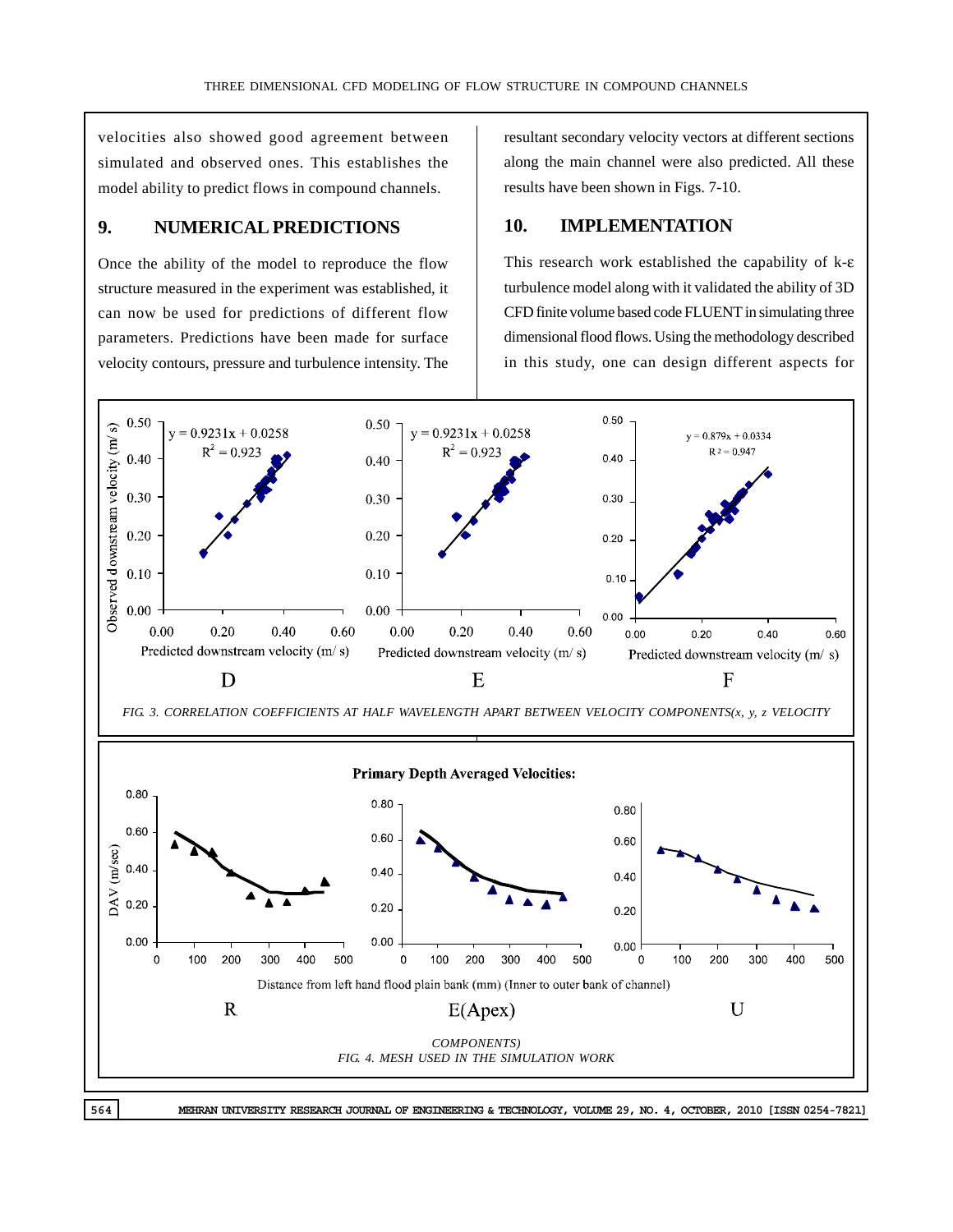meandering compound channels, which may include flood protection embankments, design of bridges over rivers, width of flood plains, development of vegetation over flood plains, etc.

## **11. RESULTS AND DISCUSSION**

The velocity magnitude contours on the free surface are shown in Fig. 7. Here the flow is from left to right. The figure shows that the contour patterns are not so simple. It has been observed that there is a repetition in velocity distribution after regular intervals on both sides of the centre line of the floodplain. The maximum values are on right side of the floodplain while they are relatively weak on left side of the floodplain.

The distribution of pressure in the form of filled contours is shown in Fig. 8. The values of the pressure are decreasing in the streamwise direction. They are maximum towards inner bank of the channel at section D and at outer bank at section R. At the apex there is a gradual increase in pressure values while moving from inner to outer bank. Fig. 9 shows the turbulence intensity contours. A similarity in distribution pattern of turbulence intensity was observed at cross overs D and F. The same happened for sections R, U. It decreases from inner to outer bank in case of cross overs while a mixed distribution was observed at R and U. At the apex it gradually decreases from inner to outer bank. The secondary velocity vectors are shown in Fig. 10. These have been calculated at two sections upstream of the apex i.e. D and R, at the apex E and at two sections downstream of the apex i.e. U and F. The results show that there is a complete circulation of the secondary flows at the apex. At the downstream of the apex, the secondary flows are stronger than those of upstream. This is due to

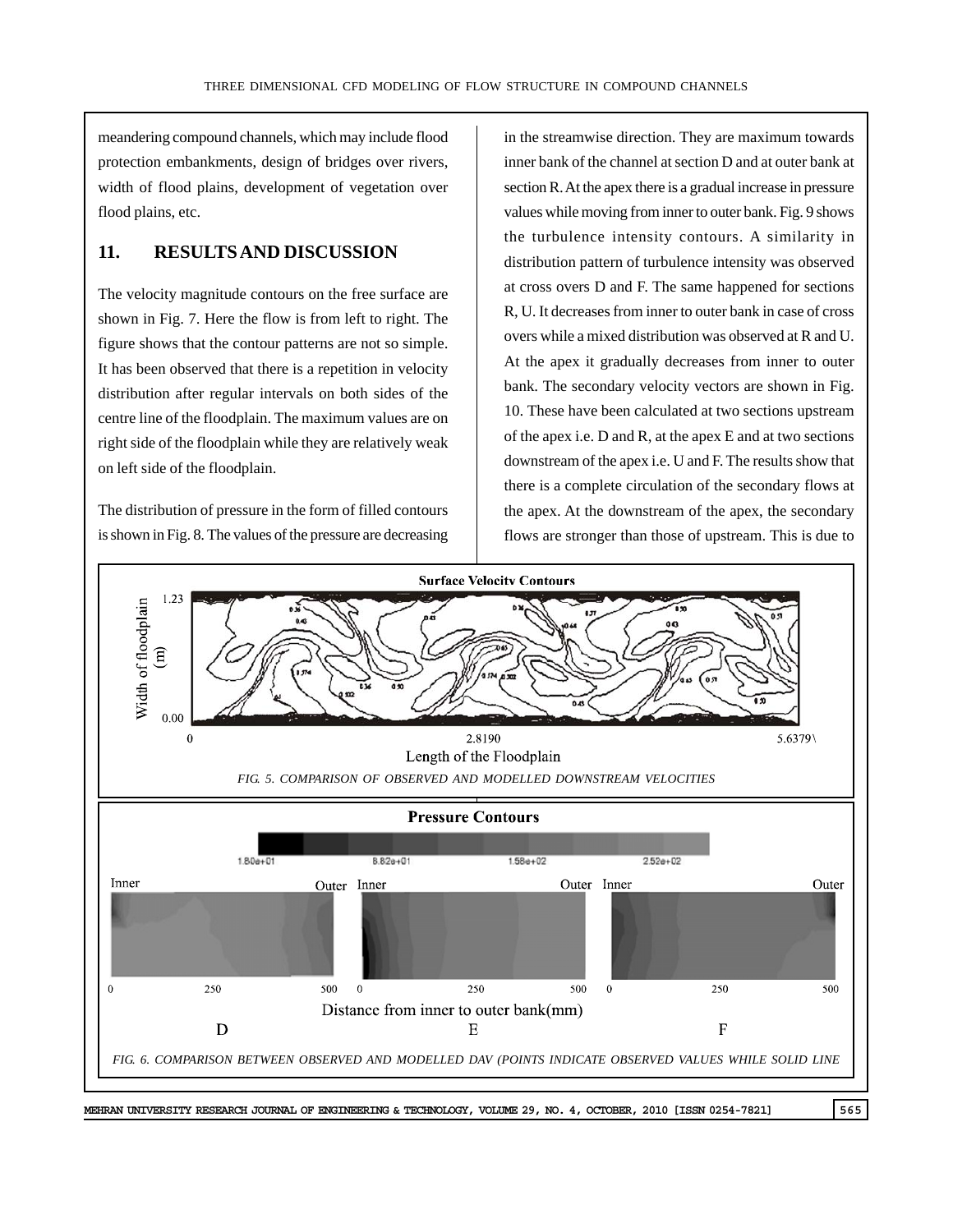the fact that both the secondary flows i.e. shear driven circulations from cross over and pressure driven from apex merge together. This makes a strong secondary circulation which flows from inner to outer bank of the main channel resulting not only in erosion of outer bank but also in expulsion of water towards floodplain.

## **12. CONCLUSIONS**

In the past, less focus was made to get hydraulic characteristics of natural floodplains using numerical models. This is basically due to inadequate field data available from such studies. For floodplain research, physical models have been extensively used like the one reported in this paper. But even from such models it is very difficult to visualise a complete picture of turbulent flow structure. Therefore, CFD techniques have to be used for analysis of such turbulent flows.

In this research work the use of a numerical model to simulate the distribution of different flow parameters was demonstrated. It also established that an in depth study of flow structure could be executed through a three dimensional network of three orthogonal velocity components distributed over the whole domain. The standard model which assumes isotropic turbulence was used for simulation of meandering compound channel. It was observed that the flows in meandering compound channels with rectangular cross sections involve secondary flows with multiple vortices. The model showed that at the upstream of the apex (at section R) the secondary flow near the bed was from the outer part of the bend towards the inner part which was expected. This study proved the capability of k-ε model to predict the meandering overbank flows. For many design purposes this model will be sufficient. However, the model may give poor results in cases where more accurate velocity distributions are required for example in the calculation of bed shear stresses, bed morphology and sediment transport. This study also proved that the FLUENT software has the ability to simulate 3D meandering flows.

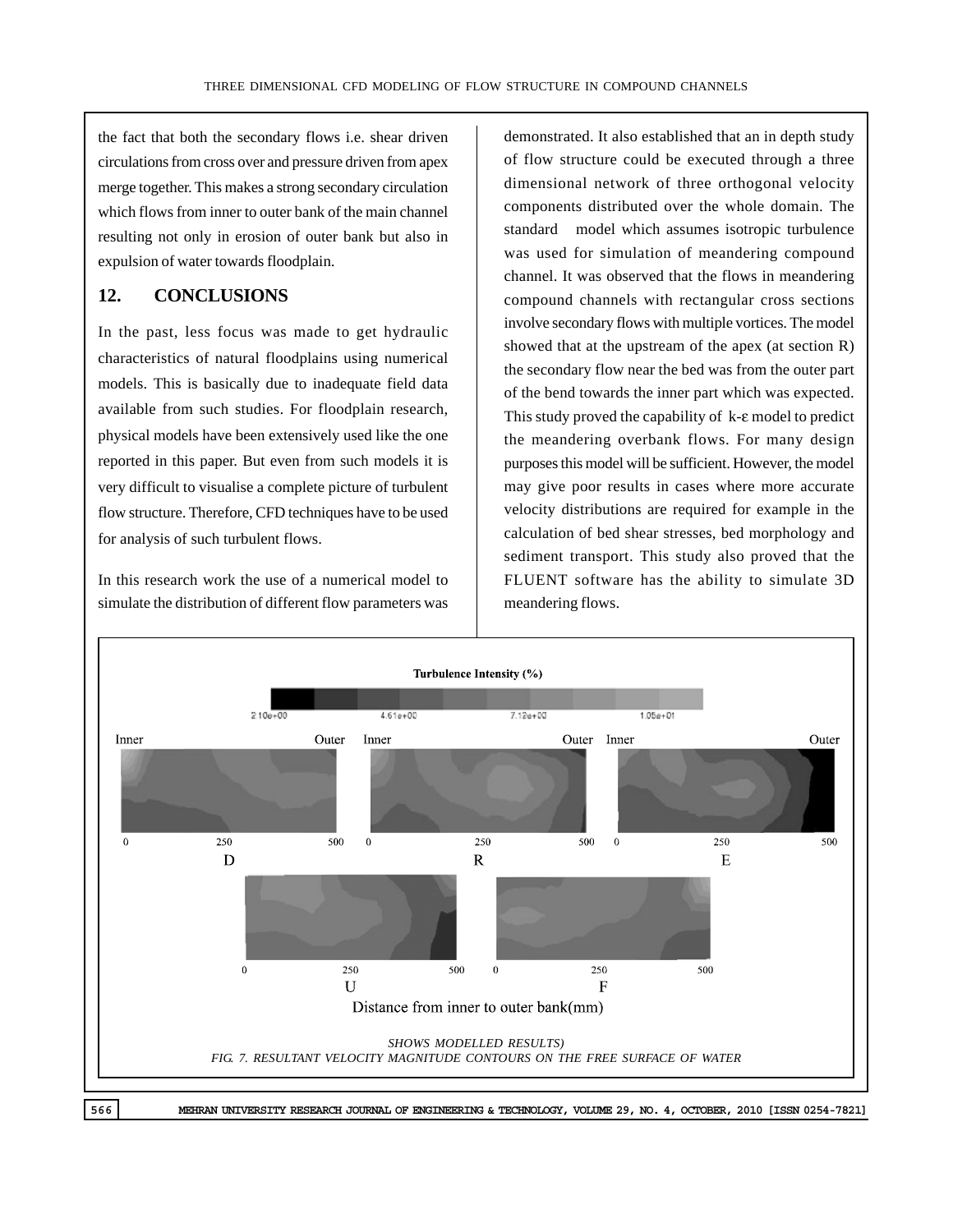

- [1] Hollinrake, P.G., "The Structure of Flow in Open Channels-A Literature Search HR Wallingford Reports, SR96-January 1987, SR153-January 1988,SR209-June 1989 and SR-227-March 1990" A Literature Search Report, HR Wallingford, England, March, 1990.
- [2] Chang, H.H., "Fluvial Processes in River Engineering", John Wiley and Sons, New York, USA, 1988.
- in Meandering Channels and Rivers", IAHR Journal of Hydraulic Research, Volume 45, No. 5, pp. 595-609, Delft, Netherland, September, 2007.
- [5] Zhang, M.L., and Shen, Y.M., "Three Dimensional Simulation of Meandering River Based on 3-D RNG Turbulence Model", Journal of Hydrodynamics, Volume 20, No. 4, pp. 448-455, China, August, 2008.
- [6] Shiono, K., Spooner, J., Chan, T., Rameshwaran, J., and Chandler, J., " Flow Characteristics in Meandering Channels with Non-Mobile and Mobile Beds for Overbank Flows", IAHR Journal of Hydraulic Research, Volume 46, No. 1, pp. 595-609, Delft, Netherland, January, 2008.